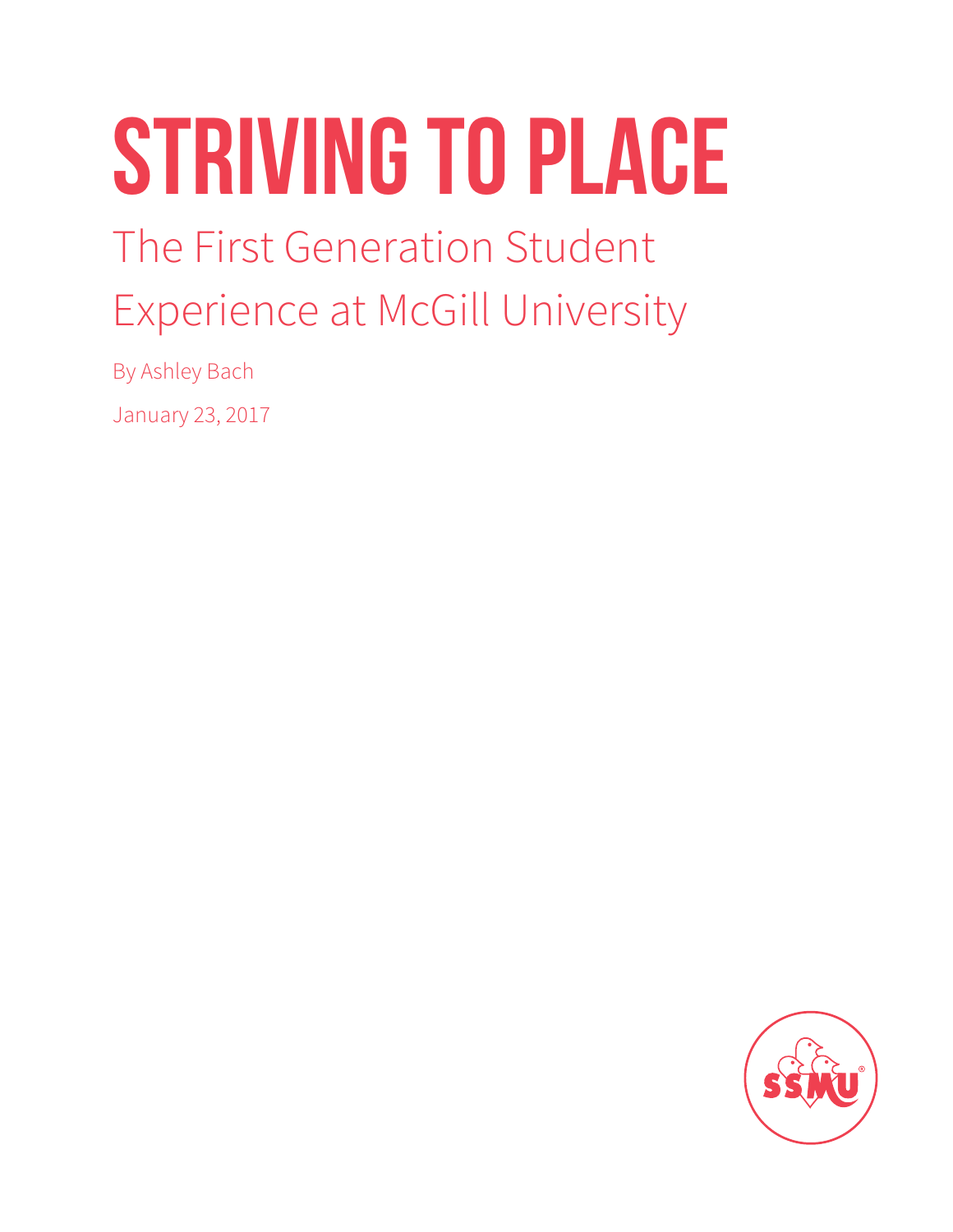

# **INTRODUCTION**

This report examines recruitment, retention, and support strategies utilized for first generation students at McGill University, in the Canadian U15 universities, and at comparable Ivy League schools in the United States. To do so, a review of U15 universities and Ivy League schools was completed, and surveys were sent to students and external university administrators.

McGill University was found to be lacking in targeted recruitment, retention, and support strategies for first generation students, and was found to have fewer first generation students than across Canadian universities. Student survey respondents reported a lack of visibility of first generation students on campus.

Proposed recommendations include increasing specific financial aid opportunities for first generation students, developing support structures such as Wellness Recovery Action Program (WRAP) sessions and Campus Life and Engagement (CL&E) workshops, and increasing data collection by the university in order to better inform future recruitment, retention, and support strategies.

#### **First Generation Students: Who are they?**

For many McGill students, staff, and administrators, the term "first generation" may be unfamiliar. This concept is lacking in conversation and policy on campus. So, who are first generation students? What does this mean and why is it important?

Most simply defined, first generation students are the first in their family to go to university. However, this simple definition misses many other students who do not benefit from having parents who have completed post-secondary education. Student-led, first generation organizations like 1vyG have defined first generation students as those whose parents or guardians did not attend a four-year post-secondary institution, specifically a university or university-college. This more comprehensive definition will be used in this paper.

#### **Why do First Generation Students Matter?**

First generation students face a number of barriers in accessing and completing university. The most obvious is the lack of academically experienced close family members. Given that first generation students' parents cannot give them academic advice based on direct experience within post-secondary institutions, many of these students may experience difficulties navigating higher education (1vyG, n.d.). This could mean carrying all your textbooks to the first day of class like high school students do, or not knowing to attend office hours or study unassigned practice problems at the back of the textbook.

First generation students belong to different communities, socio-economic classes, and age groups. However, certain groups are disproportionately represented as first generation students, including lowincome students and marginalized racial minorities (Chen, 2005). These intersecting identities add an extra layer of complexity and importance to addressing the inequities first generation students face.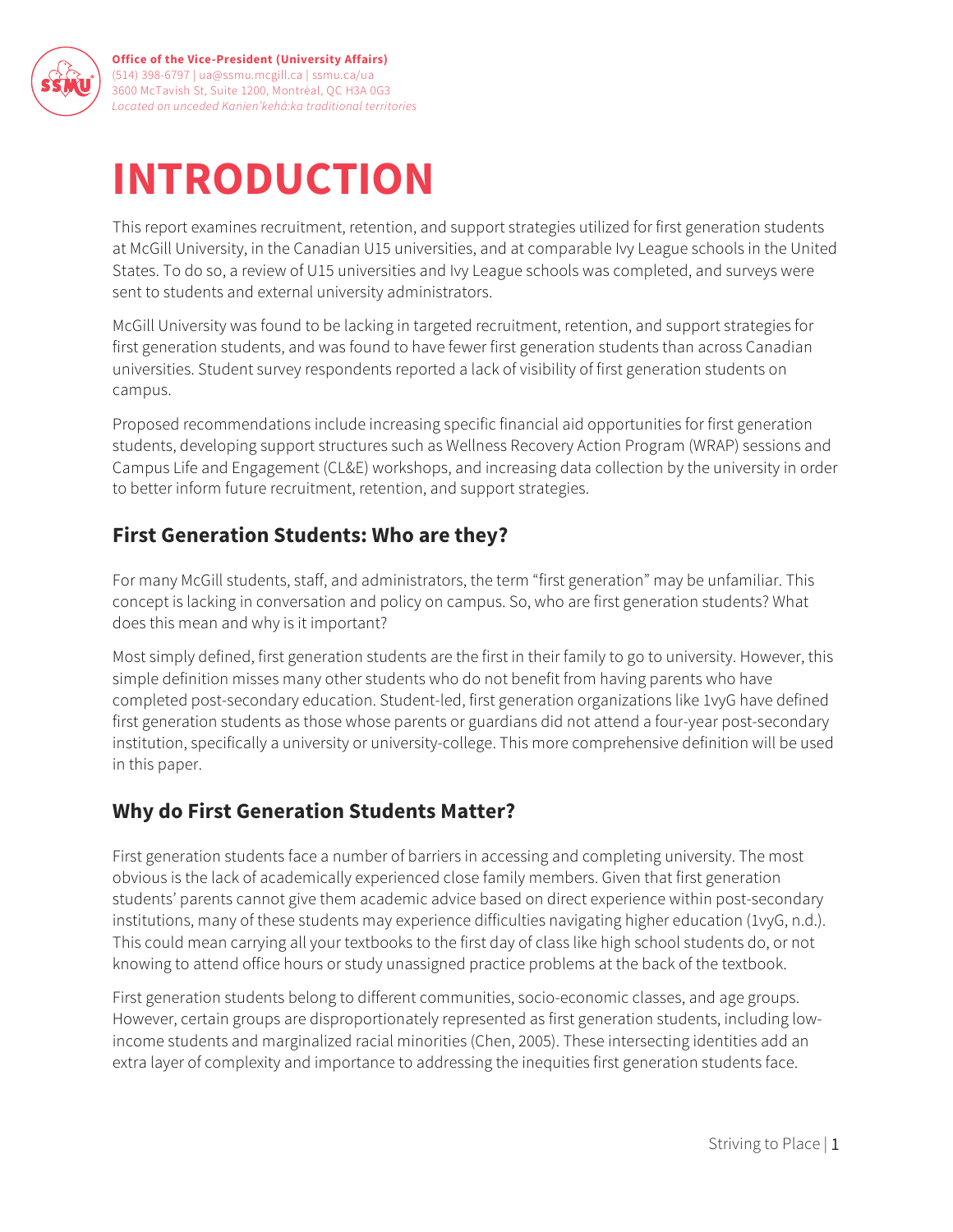

#### **A Note on Intersectionality**

The student and staff surveys did not examine the ways in which first generation status interacts with or intersects identities, such as low income or racialized people. However, several survey participants and peers independently volunteered this information. For example, one participant disclosed that they are Indigenous, and another that they are a former foster child. A consideration of these experiences shows that all first generation students have unique experiences and barriers that must be accounted for as SSMU and McGill work to provide first generation students with necessary resources and support.

### **METHODOLOGY**

#### **Investigating Peer Practices**

The initial impetus for this project came from 1vyG, or the inter-Ivy League first generation students group, which was formed to connect first generation students and address their unique challenges. Additionally, many Ivy League schools have recently ramped up their recruitment and support for first generation students, as is evidenced by enrolment data and student testimony at schools like Brown, Harvard, and Dartmouth (About Brown's FLiCentre, Brown University, n.d.; First Generation Students, Harvard University, n.d.; Platt, 2014). I began my research by investigating the initiatives at Harvard, Brown, and Dartmouth, and then expanded to Canada's U15 universities, in which McGill is included.

#### **Why use Qualitative Experiences and Anecdotes?**

SSMU and McGill's student body have consistently demonstrated their commitment to social justice and equity. By using student experiences and anecdotes on campus, we can nurture empathy, awareness, and action. These narratives will give insight into personal experiences and uncover what first generation students want and need. First generation students at McGill have been largely neglected by the administration, and consequently we are in a unique position to start from the ground up on recruitment, retention, and support initiatives with input from those who need these initiatives most.

#### **Data Collection**

I sent out two surveys: one for McGill students, to gauge awareness of first generation students and to gather experiences from first generation students; and one for support staff and administrators at other universities, to gain greater insight into their programs and first generation student populations.

As I began this project in consultation with SSMU, they worked with Enrolment Services and the University Registrar to have a question on first generation students added to admissions forms and yield surveys. This data unfortunately has not yet been released, but will be useful in order to quantify how many first generation students are currently admitted to McGill each year.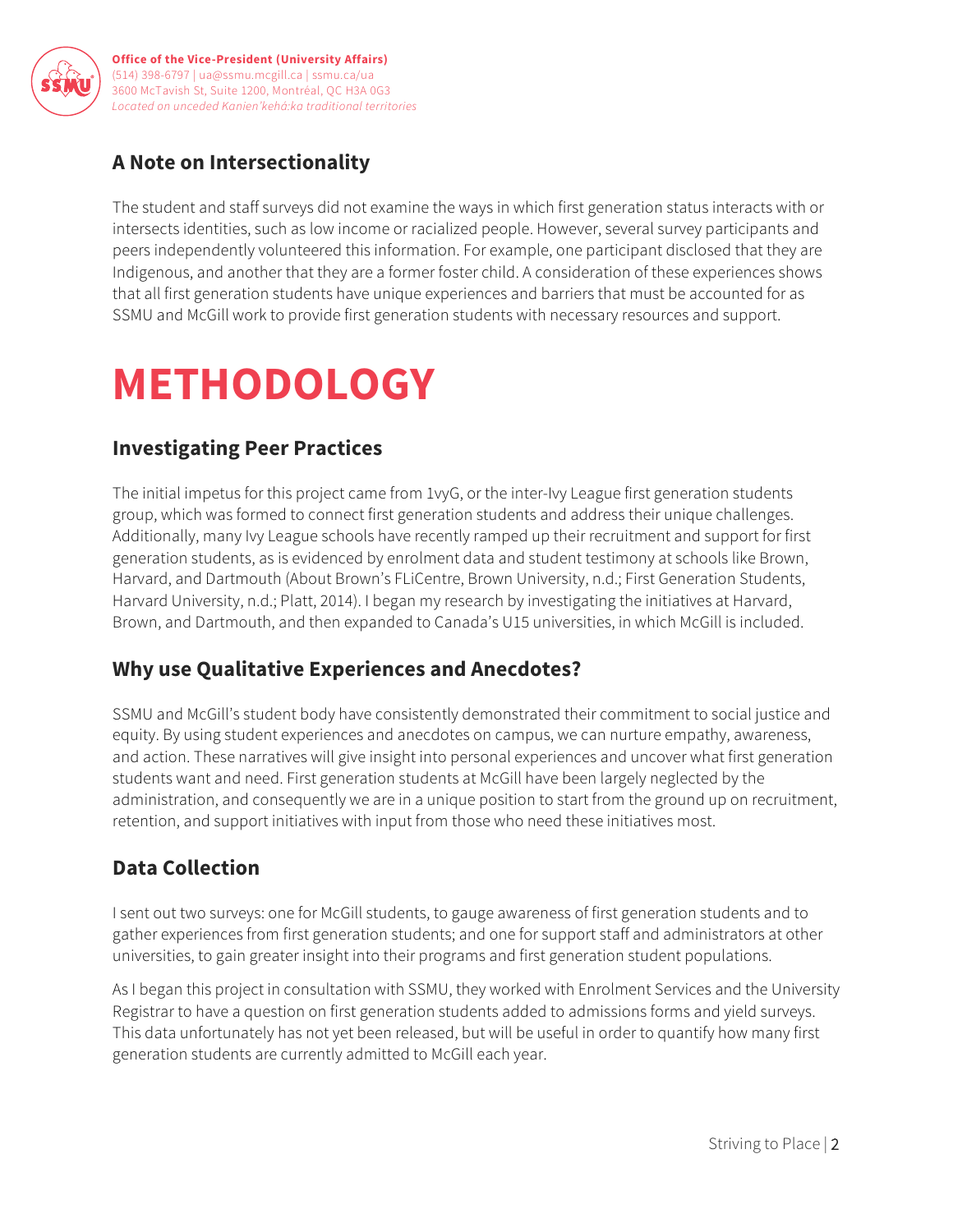

This paper will conclude with a list of recommendations for the SSMU and McGill administration to consider as they work towards better supporting first generation students. Data collection is just the beginning, and many more initiatives will hopefully develop from this research.

# **THE MCGILL SITUATION**

#### **Canadian Context**

I did not find a conclusive estimation for the number of first generation students in Canada. The University of British Columbia (UBC) states on their website that 30% of university students nationally are first generation. However, the university does not actually cite valid primary or secondary sources for this statistic (Farrar, Buszard, Cowin, Mathieson 2015). In a different approach, the Canadian University Survey Consortium (CUSC) reports the percentage of undergraduate students in Canada whose parents attended university. In 2008 the CUSC found that 79% of McGill's undergraduates have parents with at least one university degree, compared to 40% throughout other Canadian universities (Amberg et al. 2009) (Figure 1).

The CUSC's 2011 Undergraduate Student Survey provides updated statistics, albeit utilizing a more restrictive definition of first generation student as those whose "mother and father's highest level of education is high school or less." This does not account for students whose parents or guardians attended a CEGEP, college, or technical school. We can also consider students whose parents did not complete their degrees as first generation since these students, similar to those whose parents did not attend university to begin with, do not have the same access to academic guidance as a student whose parents completed their post-secondary school education.

Using this revised definition, the CUSC survey found that approximately 15% of all Canadian students are first generation (Canadian University Survey Consortium, 2011) (Table 1). Unfortunately, McGill did not participate in this survey so we are lacking comparative figures based on this new definition.



Figure 1: Educational Attainment of Parents of McGill University Undergraduate Students Note: Reprinted from Amberg, V., Everett, J., Foster, W., & Lecky, R. (2009). *Student Demographic Survey: Final Report* (Rep.). Retrieved October 7, 2016, from McGill University website: www.mcgill.ca/studentlifeandlearning/files/studentlifeandlearning/final\_report\_1.pdf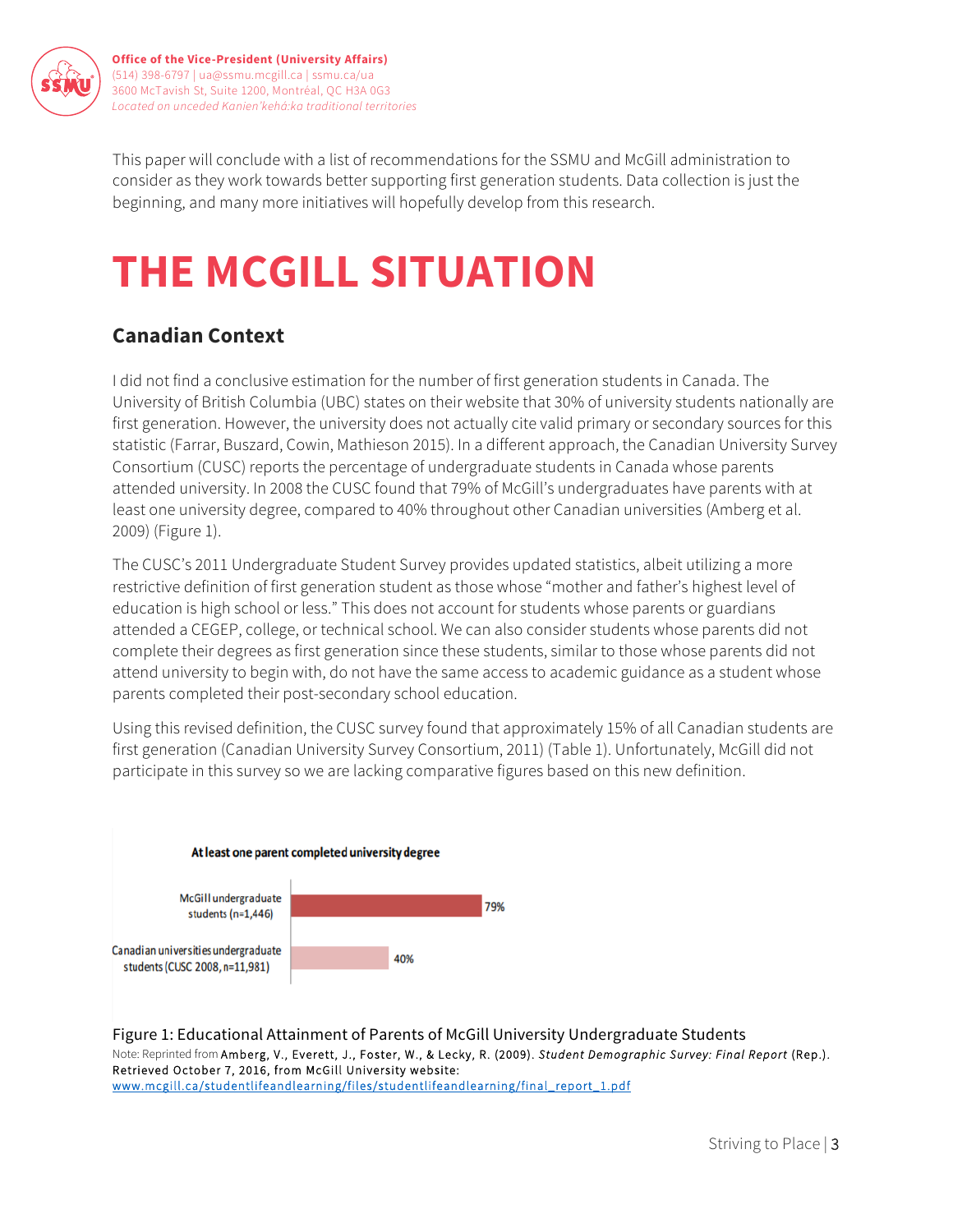

| <b>Table 15: Parents' education Q51</b>      |              |             |             |             |
|----------------------------------------------|--------------|-------------|-------------|-------------|
|                                              | All          | Group       |             |             |
|                                              | students     |             |             | 3           |
|                                              | $(n=8, 549)$ | $(n=5,667)$ | $(n=1,837)$ | $(n=1,045)$ |
| <b>Mother's education</b>                    |              |             |             |             |
| Less than high school                        | 8%           | 8%          | 9%          | 6%          |
| <b>High school</b>                           | 20%          | 20%         | 20%         | 19%         |
| Some post-secondary                          | 16%          | 17%         | 15%         | 14%         |
| College, CEGEP, or technical school graduate | 22%          | 23%         | 19%         | 20%         |
| University or professional school graduate   | 25%          | 24%         | 26%         | 31%         |
| Graduate degree                              | 6%           | 5%          | 7%          | 6%          |
| Other                                        | 1%           | 1%          | 1%          | 2%          |
| <b>Father's education</b>                    |              |             |             |             |
| Less than high school                        | 12%          | 13%         | 12%         | 10%         |
| <b>High school</b>                           | 17%          | 16%         | 17%         | 17%         |
| Some post-secondary                          | 13%          | 14%         | 12%         | 12%         |
| College, CEGEP, or technical school graduate | 21%          | 23%         | 18%         | 17%         |
| University or professional school graduate   | 24%          | 22%         | 27%         | 30%         |
| Graduate degree                              | 9%           | 8%          | 9%          | 11%         |
| Other                                        | 1%           | 1%          | 1%          | 2%          |

Table 1: Parents' education and percent breakdown of students. Group 1 consists of universities with primarily undergraduate programs, Group 2 consists of those with both undergraduate and graduate programs, and Group 3 includes undergraduate, graduate, and often professional programs. Note: Reprinted from *2011 Undergraduate University Student Survey* (Rep.). (2011, June 23). Retrieved October 8, 2016, from Canadian University Survey Consortium website: www.cusc-ccreu.ca/publications/CUSC\_2011\_UG\_MasterReport.pdf

As far as McGill University is concerned, many of the support programs available for incoming and current students are aimed at the general population and first generation students can tap into them if needed. For example, the First-Year Transition Program through Campus Life and Engagement (CL&E) does not provide specific resources to first generation students, but the program is conscious of the need to provide support for first generation students, as evidenced by their advertisement for a first generation student researcher position last year.

Cara Piperni, Director of the Scholarships and Student Aid Office (SSAO) detailed many initiatives that the department has recently focused on, including setting aside funds for the bursary program; ensuring students have many opportunities to access financial aid; and providing financial literacy workshops. However, while very conscious of first generation students on campus, the initiatives from Scholarships and Student Aid also do not specifically target first generation students and only counted 334 first generation students using financial aid in the 2015-2016 school year.

SSMU does not have any programs aimed at first generation students but is interested in developing new initiatives. SSMU's first steps have included working with McGill's Enrollment Services and Data Collection to include a question on first generation status in their application form and other surveys, as well as adding first generation students to the SSMU Equity portfolio. Furthermore, by hiring me to complete this paper, SSMU is taking concrete steps to create an action plan for themselves and the university.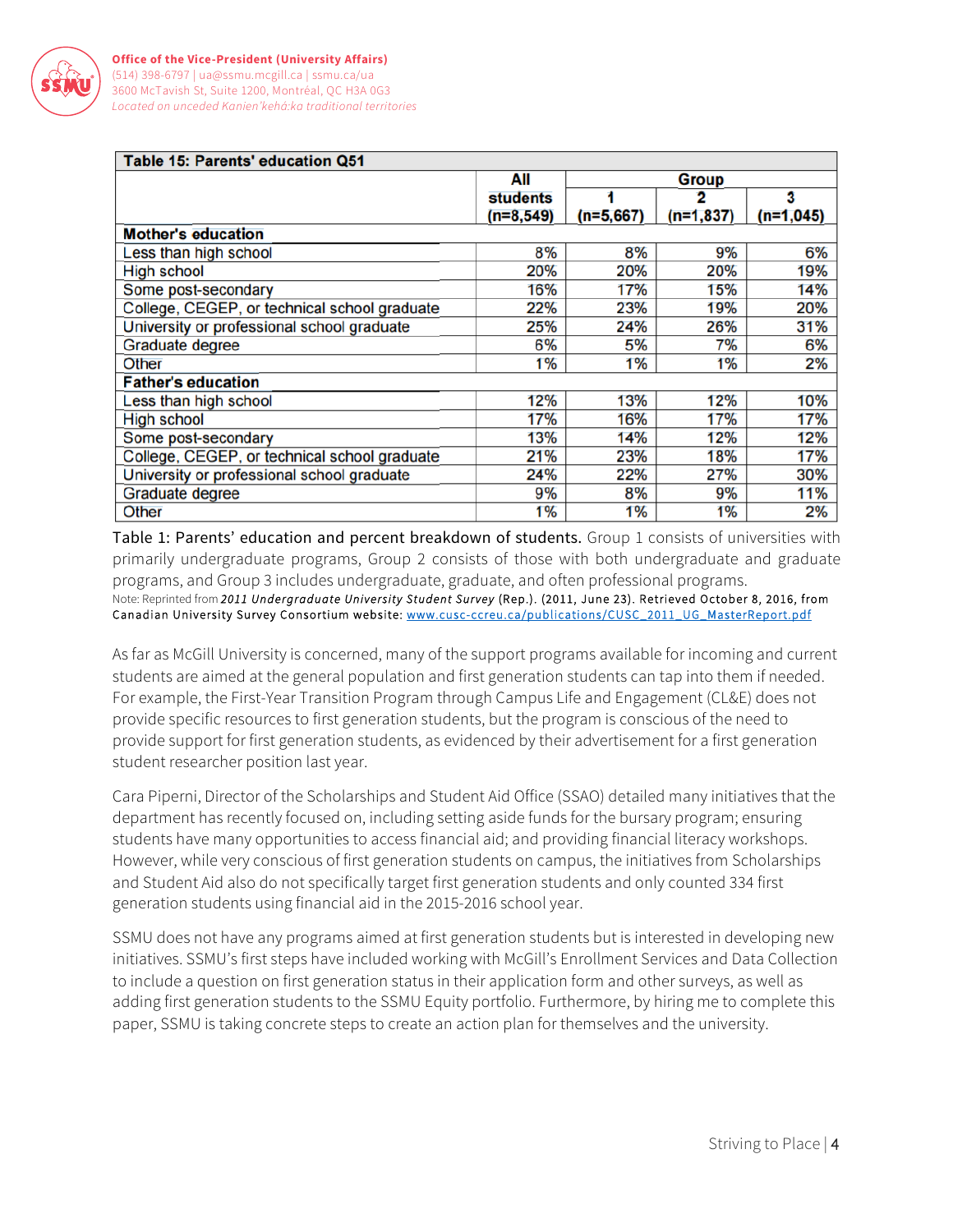

#### **McGill Survey**

The student survey received 22 responses. Five of those responses were incomplete, and eight completed responses came from first generation students. First generation student responses represented a variety of students, from U1s and other undergraduates to a dentistry student and alumnus. This diversity resulted in varied and insightful responses. It is important to acknowledge the difficulty of collecting voluntary data on this demographic. This survey was opened, actively promoted, and incentivized for over one month, outside of the final exam and midterm periods, yet only received 22 responses. There is a real need for the university to collect more consistent data from its entering students.

In terms of survey respondents, awareness of first generation students on campus was very low. Only 12 of the respondents reported that they were aware of first generation students on campus. Most first generation respondents felt that there were additional barriers in their McGill education and agreed that SSMU should work to better support them. Some examples included creating a student social group, lobbying the university to address the needs of first generation students, and actively reaching out to first generation students for feedback on projects.

Furthermore, all but one of the respondents identified that the university should provide support for first generation students, and all but one of these respondents felt that support in the form of financial aid from the university would be helpful. Other suggestions included targeted recruitment and mental health support initiatives.

*McGill supports students who come from families with many generations of schooling… McGill posted a photo on Facebook where Suzanne Fortier was with a family during the graduation of their child. The caption mentioned how it was "so amazing" that the son graduated with 3-4 generations of McGill graduates in his family. I thought it was an unnecessary caption and disrespectful towards those who have no support whatsoever and had to attend McGill without having the help of others.*

When asked if they feel welcome on campus, first generation student responses were mixed. One respondent explained that they did not feel welcome on campus given the expectation of parental postsecondary education. Another respondent explained that "Many people in [their program] are from families full of doctors and lawyers." An insightful question on the survey asked first generation students how their identity as a first generation student impacted their experience at McGill. Many of these responses identified social barriers:

> *It changed my relationships with others. I found others had no idea what my home life was like.*

> *I find it hard to relate to others. I am told that others perceive me as weird. I stand out.*

*Spent my entire degree trying to figure out what to do/how to navigate post-secondary, instead of learning and focusing on my major.*

*I felt it was unfair because the students were treated differently based on their status and what their parents' jobs were.*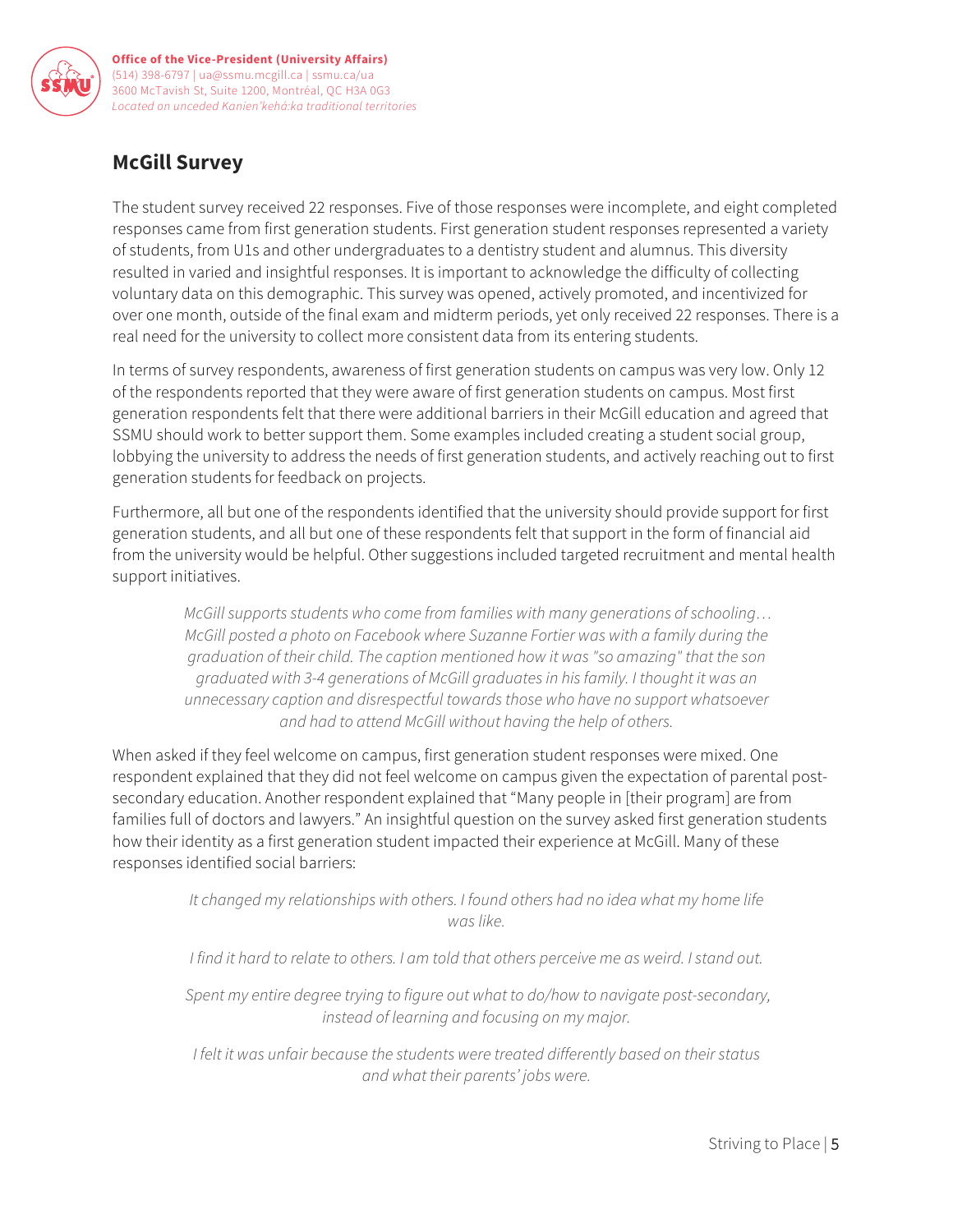

One response highlighted a positive experience as a first generation student. The student explained that "It made me stronger, because I had to do things for myself and be independent by necessity – which was really empowering." This resilience is important to acknowledge. While there are barriers for first generation students, attending university and completing a degree despite the challenges is empowering and a substantial accomplishment. It should be recalled that these McGill students are meeting the same entrance and degree requirements as their peers. Therefore, in developing programming we must make sure not to assume fragility or anticipate failure but instead empower students for greater success.

# **PEER PRACTICES**

#### **Mentorship Programs**

Mentorship programs appear to be the most utilized support initiative among U15 schools. McMaster University, the University of Ottawa, the University of Toronto, the University of Waterloo, and Western University all have mentorship programs which pair new first generation students with upper-year peers.

For example, through the University of Toronto's *First in the Family Peer-Mentor Program*, students can be paired with a mentor, attend workshops and social events, or meet with a first generation student advisor (First in the Family Peer-Mentor Program, University of Toronto, 2015). In their response to the staff survey, the University of Toronto respondent estimated that 20 percent of its 84,000 students are first generation. The UofT Peer-Mentor program has been well received by students, who can take advantage of a range of support options, from mentoring and meeting with a learning strategist to participating skills development, leadership, and alumni events. This helps to pass on "institutional knowledge" that is necessary or helpful for success.

#### **Financial Aid**

Some schools offer dedicated financial aid for first generation students. For example, UBC has pledged to set aside some of their Centennial Entrance Scholarship Awards for underrepresented groups, including Indigenous students and first generation students (Farrar et al., 2015). The province of Ontario has created the *Ontario First Generation Bursary* for First Generation Students as part of their plan to increase access to higher education. This program is available to first generation Ontario residents registered at publicly assisted Ontario universities (Ontario First Generation Bursary, n.d.).

The University of Saskatchewan staff respondent explained that scholarships from individuals and private entities are available for first generation students at the university. The University of Saskatchewan student body is about 20 percent first generation, the lowest number out of all the province's universities (Province of Saskatchewan Graduate Outcomes Survey 2011, 2012).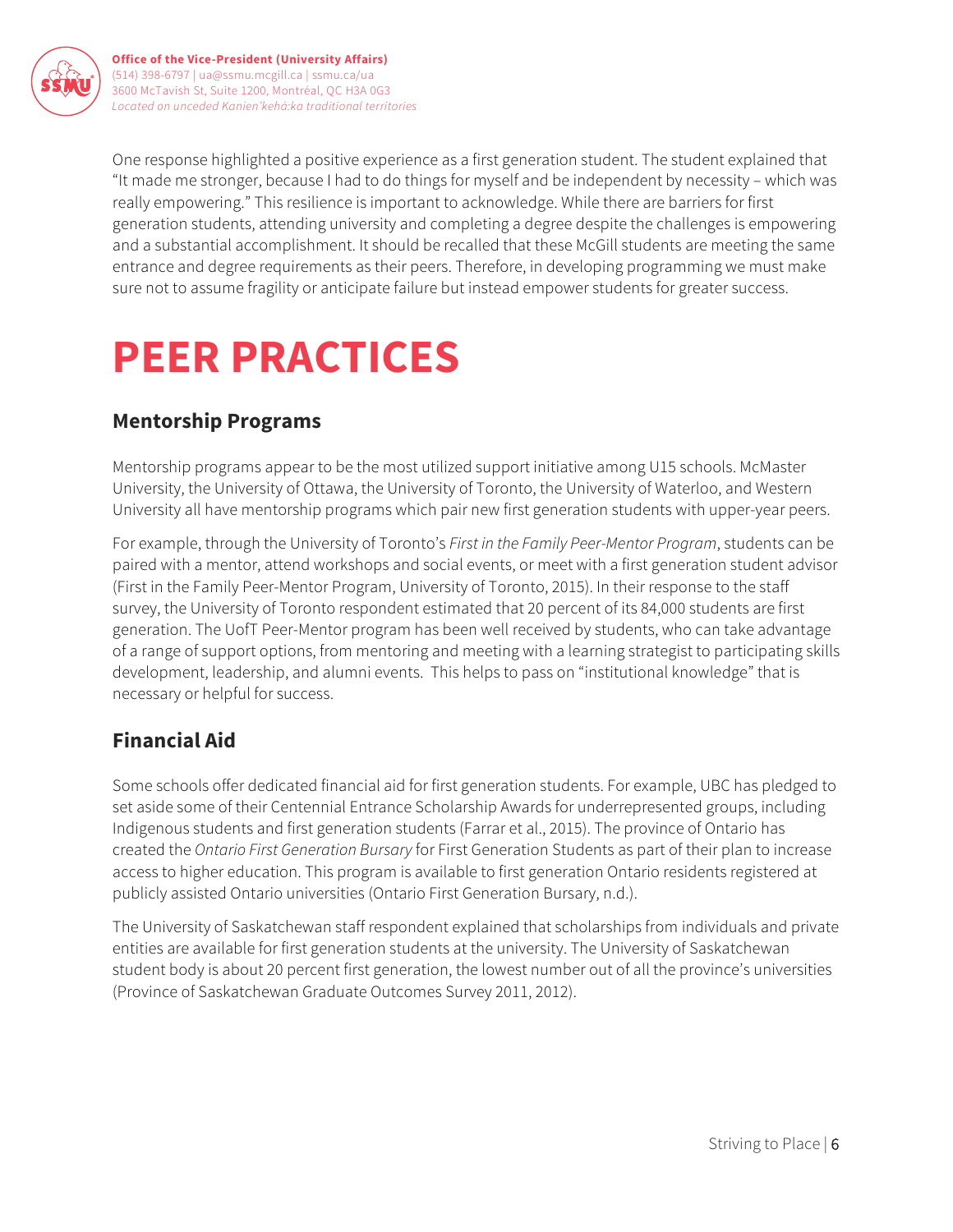

#### **High School Recruitment Programs**

Targeted recruitment strategies appeared to be lacking for many U15 schools, although several have general initiatives to encourage applicants from under-represented high schools. In one targeted program at Queen's University, eligible high school students visit the campus and hear a presentation from an upper year, first generation student (Stokes, 2014). Furthermore, participants in the program are offered an automatic scholarship should they choose to attend Queen's.

#### **First Year Program**

Dartmouth College has an extremely comprehensive, by-application program for first generation students in their freshman year. This initiative combines mentoring, advising, networking, and social activities under one umbrella and has incredible reviews and testimonials online (Platt, 2014).

#### **First Generation Advising and Networking**

Other support resources include dedicated advising and student groups. For example, Brown University has an office with a First Generation Student advisor, while all of the Ivy League schools participate in 1vyG, attending conferences and facilitating connections between student communities.

# **RECOMMENDATIONS**

There is a need for a strategic approach to educational access for first generation students, from recruitment through to graduation. This can be addressed through a holistic diversity enrolment plan, including targeted admissions and recruitment efforts; improved data collection on incoming student demographics; tracking and needs assessment throughout the degree; and dedicated peer and institutional support resources. Specific recommendations include:

#### **1. Comprehensive Data Collection**

Enrolment Services and the Scholarships and Student Aid Office should collect self-identification data on first generation students. This includes through initial student applications, yield (acceptance) surveys, financial aid applications, and graduation requests, among other avenues. This information is important for informed program development, student follow-up, and recruitment statistics for future first generation students. Furthermore, this will be necessary to evaluate the success of new initiatives.

#### **2. Targeted Recruitment**

Enrolment Services should develop specific recruitment and outreach initiatives to reach first generation students. This includes a high school outreach program, similar to that at Queen's, and the creation of new pathways for accessing a McGill degree, such as streamlined entry from college programs.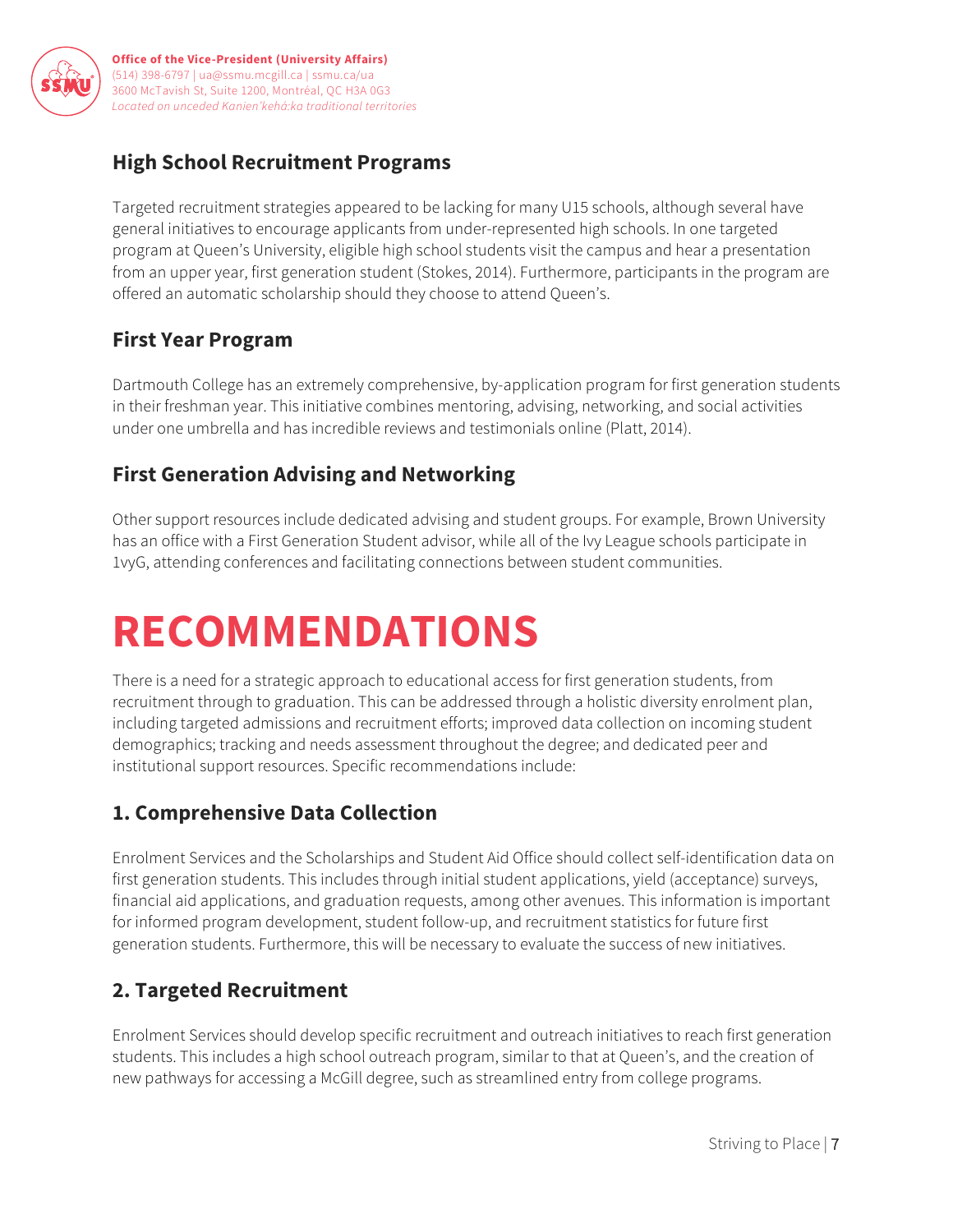

#### **3. Dedicated Bursaries**

The Scholarships and Student Aid Office should create specific need-based bursaries for self-identifying first generation students. This should be well advertised to potential students as part of the recruitment strategy. Furthermore, this funding package could be tied to the outreach strategy like at Queen's or to a cohort admissions stream, depending on funding.

#### **4. Mentorship Program**

Student Services should develop a mentorship program, similar to that at the University of Toronto, through Campus Life and Engagement and the Peer Programs Network. This should integrate peer mentors in addition to academic advising and access to social events and tailored workshops.

#### **5. Targeted Communications**

Based on enhanced data collection, Student Services (e.g. Campus Life and Engagement) should directly contact first generation students with information on tailored resources including financial aid, mentorship programs, student groups, and social activities.

Outreach campaigns—particularly at orientation activities such as Discover McGill, Engage McGill, and Activities Night—would help to reach this demographic as well as increase awareness of first generation issues among all students. Specific print and promotional resources should be provided.

#### **6. Student Mental Health Support**

Counseling and Mental Health Services should develop dedicated Wellness Recovery Action Plan (WRAP) groups for students from a first generation background. Peers or professionals with lived experience should facilitate Psychoeducational and other support groups. Finally, training on first generation students should be developed by Student Services or the SEDE Office and provided to Student Services staff, floor fellows, and peer supporters.

#### **7. Expand SSMU Equity Portfolio**

The SSMU Equity portfolio should be expanded in staff and resources to support implementation of these recommendations on campus. This will help inform strategies at the student level through outreach, consultation, research, peer resources, and student advocacy. Funding could be provided from an increase to the Equity Fee or the redistribution of a portion of another fee (pending referendum approval).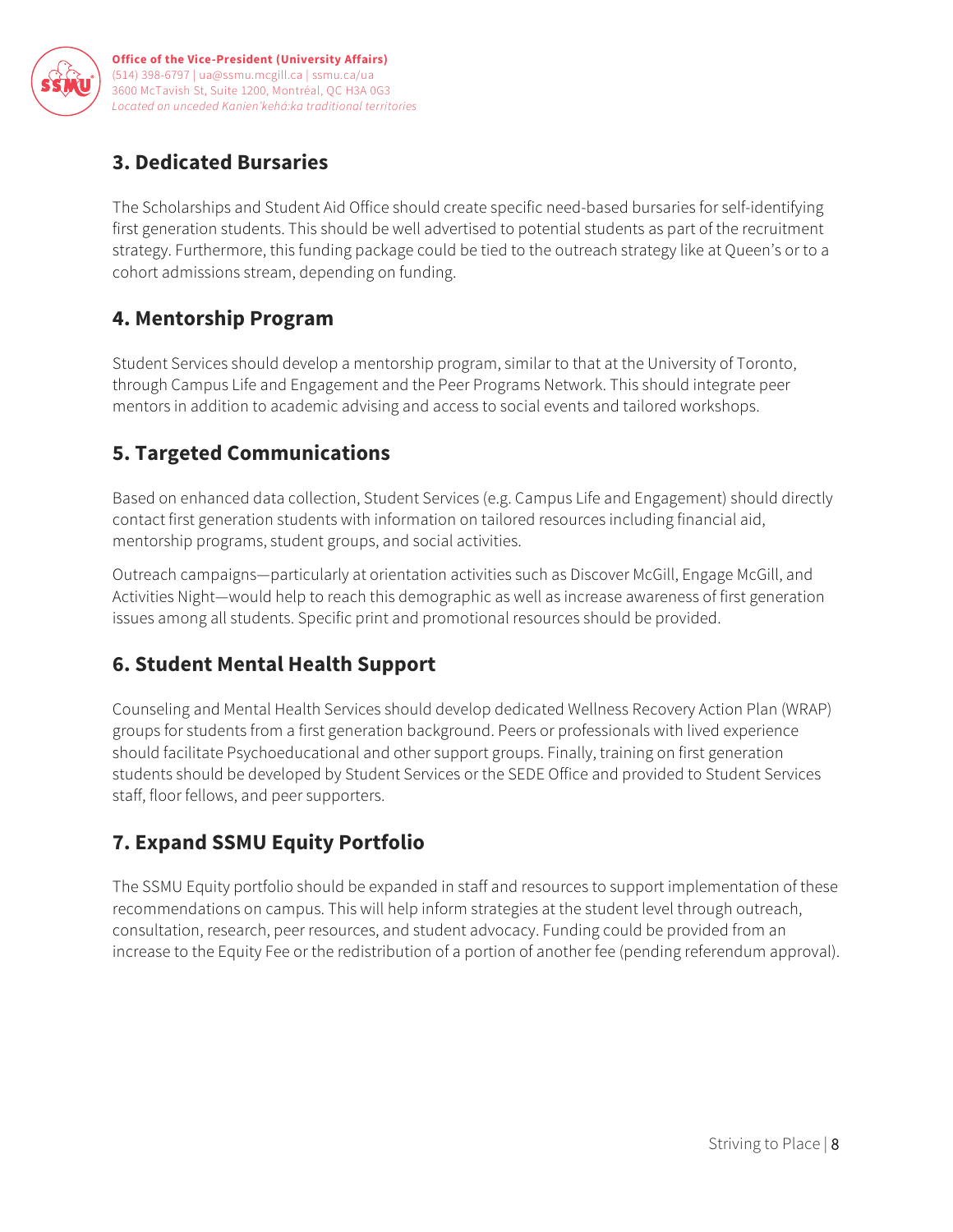

# **CONCLUSION**

In conclusion, there is a need for increased recruitment, retention, and support of first generation students at McGill University. The number of first generation students has not been consistently tracked outside the context of financial aid. Furthermore, the definition of first generation students is variable, leading to inconsistencies between different reports and surveys. The most inclusive definition defines first generation students as those who do not have at least one parent or guardian who has completed a four-year post-secondary degree. SSMU and the university should use this definition across all services and administrative offices.

The student survey uncovered challenging experiences of first generation students with invisibility, social isolation, and learning to navigate the university environment. Increased financial aid was the most frequently recommended support measure, followed by mentorship and social initiatives. Many other U15 and Ivy League schools are already targeting recruitment, retention, and support for first generation students through new bursaries, dedicated advising, peer mentorship, and high school outreach.

Immediate actions for the university include comprehensive data collection on first generation students, beginning with those who apply and continuing through the life cycle to track graduation rates and career success. SSMU should expand their equity portfolio in order to develop other student-led support programs and to advocate for the implementation of these recommendations. Finally, Student Services and Enrolment Services should lead the development of a university-wide strategy to enhance access and dedicated support resources for future striving students to achieve their potential.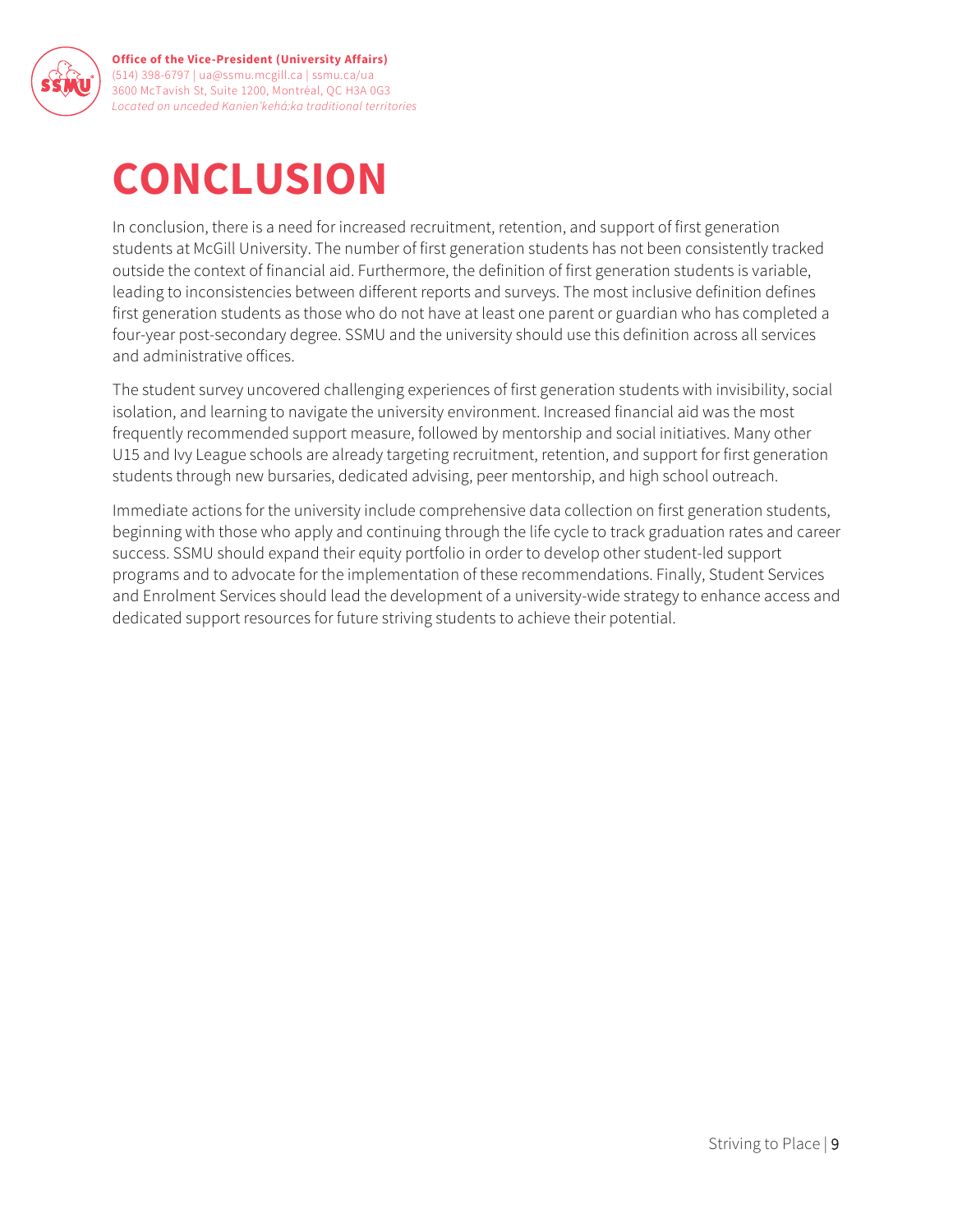

# **REFERENCES**

*2011 Undergraduate University Student Survey* (Rep.). (2011, June 23). Retrieved October 8, 2016, from Canadian University Survey Consortium website: http://www.cuscccreu.ca/publications/CUSC\_2011\_UG\_MasterReport.pdf

*2015 CUSC Survey of Graduating Students* (Rep.). (n.d.). Retrieved September 25, 2016, from University of Manitoba website:

http://umanitoba.ca/student/media/rpt\_University\_of\_Manitoba\_2015\_Research\_Repo rt\_1\_Final.pdf

About Brown's FLiCentre. (n.d.). Retrieved September 26, 2016, from https://www.brown.edu/campus-life/support/first-generation-students/about

Amberg, V., Everett, J., Foster, W., & Lecky, R. (2009). *Student Demographic Survey: Final Report* (Rep.). Retrieved October 7, 2016, from McGill University website:

https://www.mcgill.ca/studentlifeandlearning/files/studentlifeandlearning/final\_report  $\_1.pdf$ 

Betkowski, B. (2011, December 1). Taking the big step. Retrieved September 25, 2016, from https://www.ualberta.ca/news-and-events/newsarticles/2011/12/takingthebigstep

Chen, X. (2005). *First Generation Students in Postsecondary Education: A Look at Their College Transcripts (NCES 2005–171)*. U.S. Department of Education, National Center for Education Statistics. Washington, DC: U.S. Government Printing Office. Retrieved October 8, 2016, from http://nces.ed.gov/pubs2005/2005171.pdf

Farrar, D., Buszard, D., Cowin, L., & Mathieson, C. (2015, May 12). Student Financial Support Year-End Report 2014-2015. Retrieved September 24, 2016, from http://bog2.sites.olt.ubc.ca/files/2015/05/2.1\_2015.06\_Student-Financial-Aid.pdf

Finnie, R., Childs, S., & Wismer, A. (2010). First Generation Post-Secondary Education Students (Version 02- 24-10) A MESA Project L-SLIS Research Brief. Retrieved September 25, 2016, from (Finnie et al. 2010) http://www.yorku.ca/retentn/rdata/Firstgeneration.pdf

First Generation Student Program - Student Affairs. (n.d.). Retrieved September 25, 2016, from (First Generation Student Program - Student Affairs, n.d.) http://studentaffairs.mcmaster.ca/firstgeneration-student-program/

First Generation Students. (n.d.). Retrieved September 26, 2016, from https://college.harvard.edu/admissions/hear-our-students/first-generation-students

First in the Family Peer-Mentor Program. (2015). Retrieved September 26, 2016, from https://www.studentlife.utoronto.ca/mpp/fitf